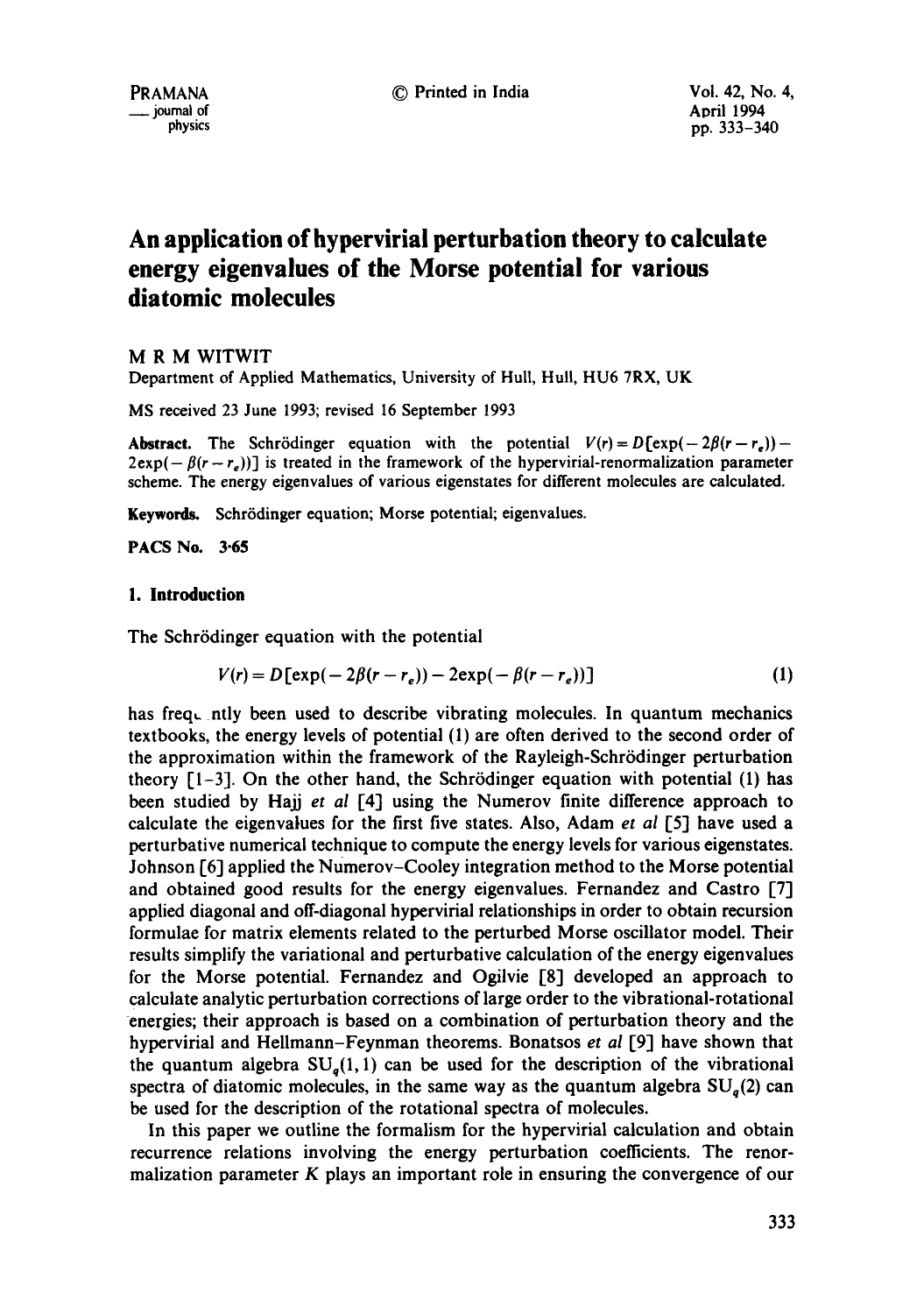calculations. We list the results of the calculated energy eigenvalues for many molecules for various eigenstates in tables  $(1-3)$  and compare our results with those available in the literature. Our calculation intends to test HVPT for a case where the  $V(x)$  is an infinite series (not polynomial of low order) and where the numerical accuracy can be tested against an exact formula. K gives convergence- exact formula checks that the converged results is indeed the desired energy value.

## **2. The Schr6dinger equation with the Morse potential**

In connection with the description of the vibrational bound states of diatomic molecules, Morse [10] defined the following Schrödinger equation problem.

$$
-\frac{d^2\psi(x)}{dx^2} + D\left[\exp(-2\beta x) - 2\exp(-\beta x)\right] \quad \psi(x) = E\psi(x) \tag{2}
$$

where

$$
x = r - r_e \tag{3}
$$

The notation for the constants in (2) in the one customarily employed in spectroscopic works, D is the dissociation energy in  $\AA^{-2}$  referred to the minimum of the potential, r is the internuclear separation in  $\tilde{A}$ ,  $r_e$  the equilibrium value of r, and  $\beta$  is an adjustable parameter. The vibrations of various diatomic molecules are reasonably well described by the Morse potential. To study small vibrations we can expand  $V(x)$  in a series of powers of  $x = r - r_e$ , where  $r_e$  is the value of r for which  $V(r)$  has a minimum. The potential in (1) can be rewritten in the form

$$
V(x) = D[\exp(-2\beta x) - 2\exp(-\beta x)]
$$
  
=  $4D \exp(-\beta x) \left[ \frac{\exp(-\beta x/2) - \exp(\beta x/2)}{2} \right]^2 - D$   

$$
\equiv 2D \exp(-\beta x) [\cosh(\beta x) - 1] - D
$$
 (4)

to facilitate its expansion as Taylor series. Truncating this expansion at the  $x<sup>2</sup>$  term produces the familiar harmonic oscillator potential. Taking terms up to (say)  $x^{15}$ provides an improved fit close to the bottom of the well, but at higher distances the fit becomes unrealistic. We find

$$
V(x) = D[-1 + \beta^2 x^2 - \beta^3 x^3 + V_4 \beta^4 x^4 + \dots + V_{14} \beta^{14} x^{14} + V_{15} \beta^{15} x^{15}]
$$
\n(5)

with

$$
V_0 = -1
$$
,  $V_1 = 0$ ,  $V_2 = 1$ ,  $V_3 = -1$ ,  $V_4 = \frac{7}{12}$ ,  $V_5 = -\frac{1}{4}$ ,  $V_6 = \frac{31}{360}$ ,  $V_7 = -\frac{1}{40}$ ,  
\n $V_8 = \frac{127}{20160}$ ,  $V_9 = -\frac{17}{12096}$ ,  $V_{10} = \frac{73}{259200}$ ,  $V_{11} = -\frac{31}{604800}$ ,  $V_{12} = \frac{2047}{239500800}$ ,  
\n $V_{13} = -\frac{1}{760320}$ ,  $V_{14} = \frac{8191}{43589145600}$ ,  $V_{15} = \frac{5461}{217945728000}$ 

The coefficients given by  $(5)$  alternate in sign; even coefficients take  $(+)$  sign) and odd coefficients take  $(-)$  sign. We have expanded the potential (5) to a limit in which

**334 Pramana - J. Phys., VoL 42, No. 4, April 1994**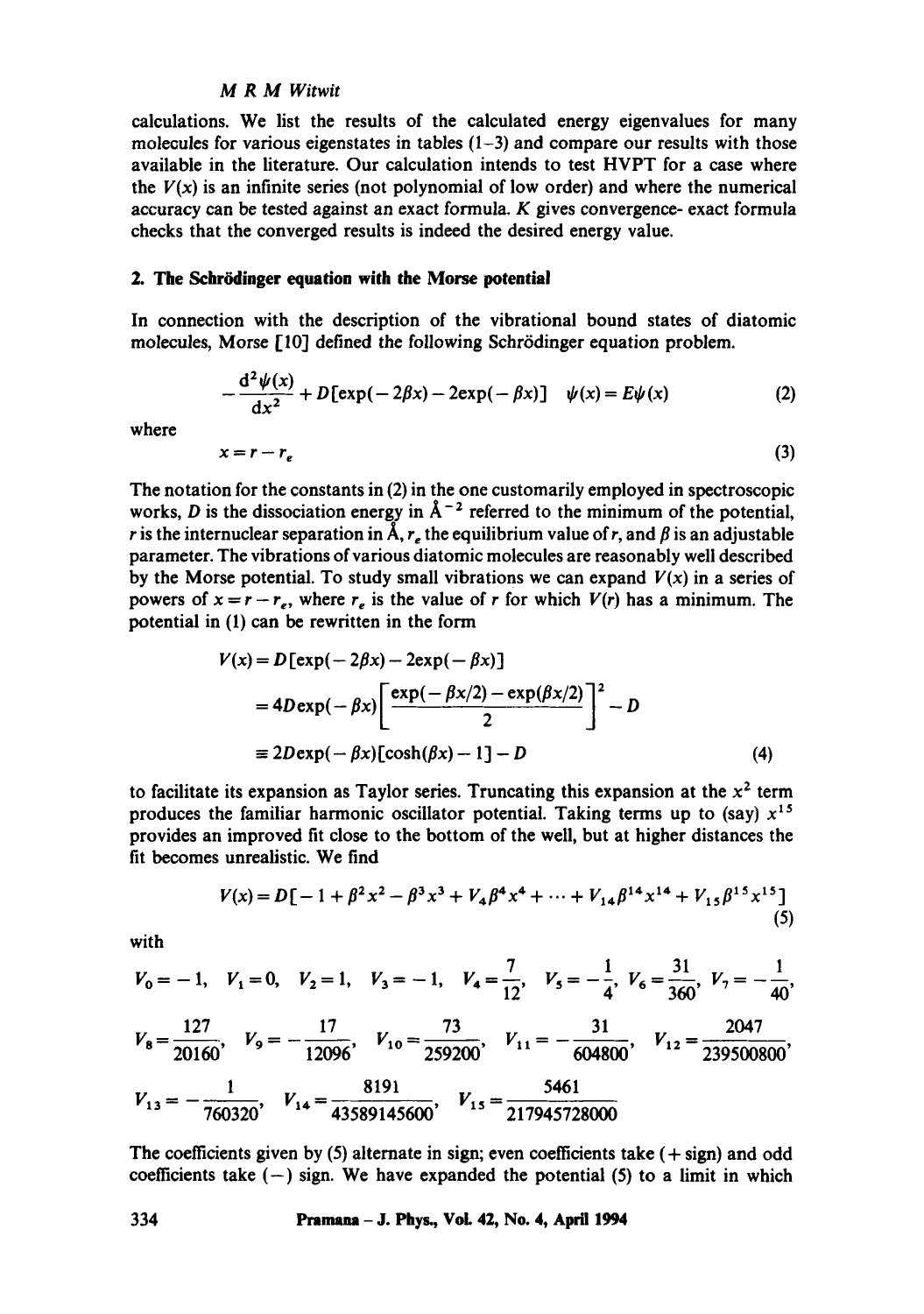any term beyond that limit makes no difference to our eigenvalues. For our calculations this limit was reached for (15).

In this way the Hamiltonian for this potential can be written in a form which has the unperturbed part

$$
H_0 = -\frac{d^2}{dx^2} - D + D\beta^2 x^2.
$$
 (6)

The total Hamiltonian takes the form

$$
H = H_0 + D[-\beta^3 x^3 + V_4 \beta^4 x^4 + V_5 \beta^5 x^5 + \dots + V_{14} \beta^{14} x^{14} + V_{15} \beta^{15} x^{15}]
$$
  
(7)

The central idea of this work is to expand the potential  $V(r)$  in a Taylor series about its minimum value, and solve the resulting approximate problem by hypervirial perturbation theory physically, as the potential well is very deep, the classical turning points for the lowest bound states are very close to the minimum of the well; therefore the particle, even quantum mechanically, can in the main see only the region of the potential near the minimum. We thus expect that the eigenvalues obtained in this way will certainly be accurate only for the first few states. For higher bound states, with their classical turning points further from the minimum, we expect that the accuracy of the approximation will decrease progressively relative to that for the lowest bound states. This is indeed confirmed by the explicit results obtained.

# 3. **Formulation of the problem**

The Hamiltonian for the potential described by (1) is

$$
H = -\frac{\mathrm{d}^2}{\mathrm{d}x^2} + V(x) \tag{8}
$$

where the potential  $V(x)$  can be rewritten in terms of the single perturbation parameter

$$
V(x) = \sum_{I=0}^{J} \lambda V(I) x^{I} \quad (J=15)
$$
 (9)

The coefficients  $\beta^J V_j D$  given by (7) are replaced by  $\lambda V(I)$  in (9). From the hamiltonian given by (8) and using the basic relations for the commutator,

$$
\left[\frac{\mathrm{d}}{\mathrm{d}x},H\right]=\frac{\mathrm{d}V}{\mathrm{d}x}\tag{10}
$$

$$
[xN, H] = \frac{N}{2}(N-1)xN-2 + NxN-1 \frac{d}{dx}
$$
 (11)

we obtain the result

$$
\[x^N \frac{d}{dx}, H\] = x^N \frac{dV}{dx} + \frac{N}{2}(N-1)x^{N-2} \frac{d}{dx} + 2Nx^{N-1}(V-H). \tag{12}
$$

The diagonal hypervirial requirement that  $\left\langle \left[ x^N \frac{d}{dx}, H \right] \right\rangle$  shall vanish for the bound

Pramaaa - J. Phys., VoL 42, No. 4, April 1994 335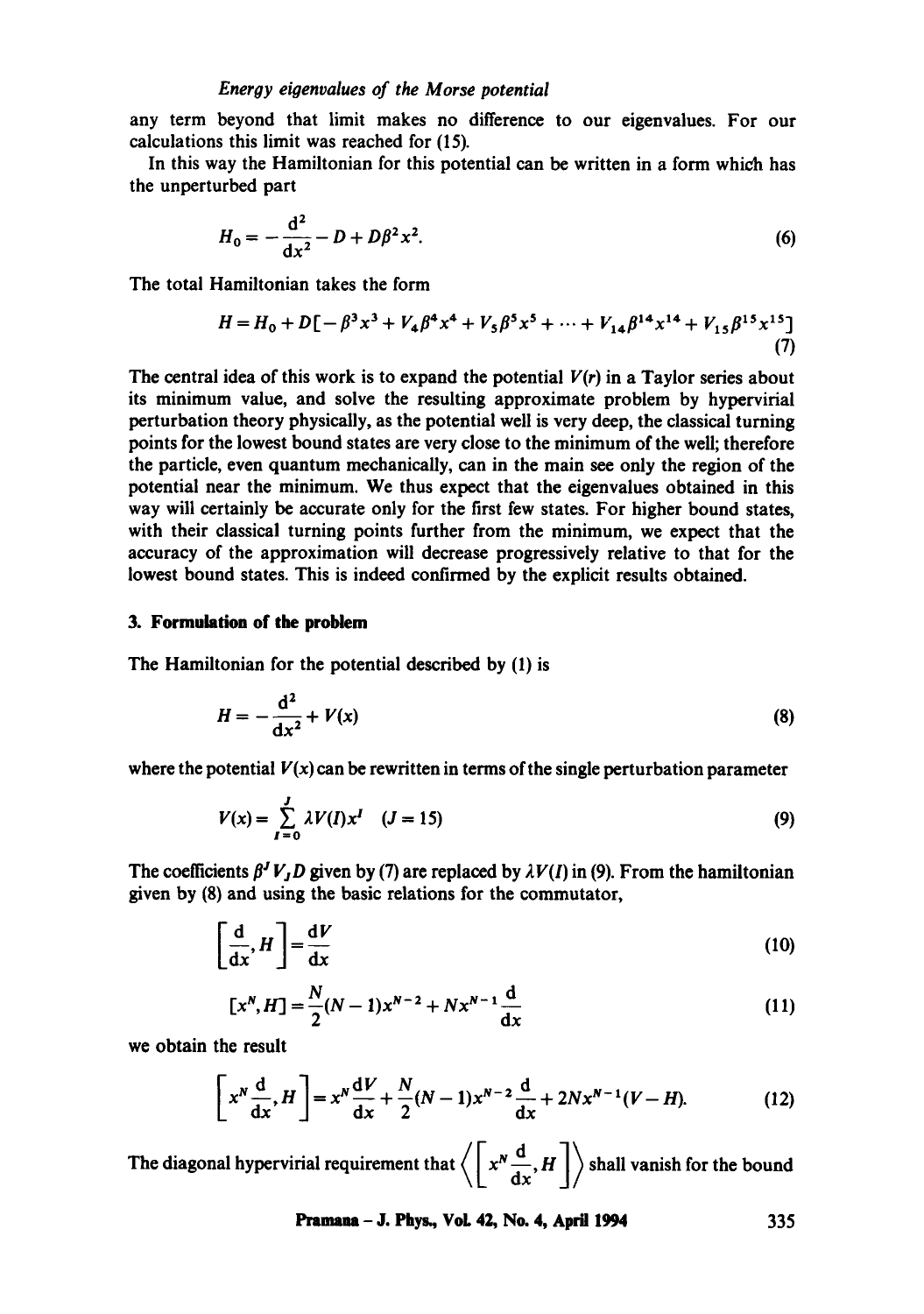states of (7) leads to the result

$$
2E(N + 1)\langle x^N \rangle = \sum_{i=0}^{J} \lambda V(I)(2N + 2 + I)\langle x^{N+1} \rangle - \frac{N}{2}(N^2 - 1)\langle x^{N-2} \rangle
$$
\n(13)

The Hellmann-Feynman theorem and the virial theorem provide relationships between the energy E and the expectation values  $\langle x^N \rangle$ . Let us assume that the energy E and the expectation values  $\langle x^N \rangle$  can be expanded in power series of the perturbation parameter  $\lambda$  as

$$
E = \sum E(I) \lambda^I,\tag{14}
$$

$$
\langle x^N \rangle = \sum A(N, M) \lambda^M. \tag{15}
$$

In order to improve the convergence properties of the perturbation series we used a rearrangement of terms in the potential as given by (8). To illustrate this technique it is necessary to write the potential appearing in (5) in a renormalized form involving a parameter K

$$
V(x) = V(0) + \left[\mu - \lambda K\right]x^2 + \sum_{I=3}^{J} V(I)\lambda
$$
 (16)

where

$$
\mu = V(2) + \lambda K. \tag{17}
$$

The use of the renormalization parameter  $K$  is helpful in improving convergence. If we use the perturbation expansions (14 and 15) in the hypervirial relation given by (13), we obtain recurrence relations corresponding to the  $V(x)$  given by (16) as follows:

$$
(2N+2)\sum_{0}^{M} E(I)A(N, M-I) = -\frac{N}{2}[N^{2}-1]A(N-2, M)
$$

$$
-(2N+4)[\mu A(N+2, M) - KA(N+2, M-1)]
$$

$$
+\sum_{I=3}^{J} V(I)(2N+2+I)A(N+I, M-1)
$$
(18)

Applying the Hellmann-Feynman theorem in the form

$$
\frac{\partial E}{\partial \lambda} = \left\langle \frac{\partial H}{\partial \lambda} \right\rangle = \left\langle \frac{\partial V}{\partial \lambda} \right\rangle
$$
 (19)

we obtain a recurrence relation for the energy coefficients in the form

$$
(M+1)E(M+1) = \sum_{I=0}^{J} V(I)A(I,M) - KA(2,M).
$$
 (20)

The unperturbed energy corresponding to the Morse potential can be expressed as

$$
E = V(0) + (2n + 1)\sqrt{\mu} \quad (n = 0, 1, 2, ...)
$$
 (21)

The analytic eigenvalues for the Morse potential for bound states are given by Landau (19)

**336 Pramana - J. Phys., VoL 42, No. 4, April 1994**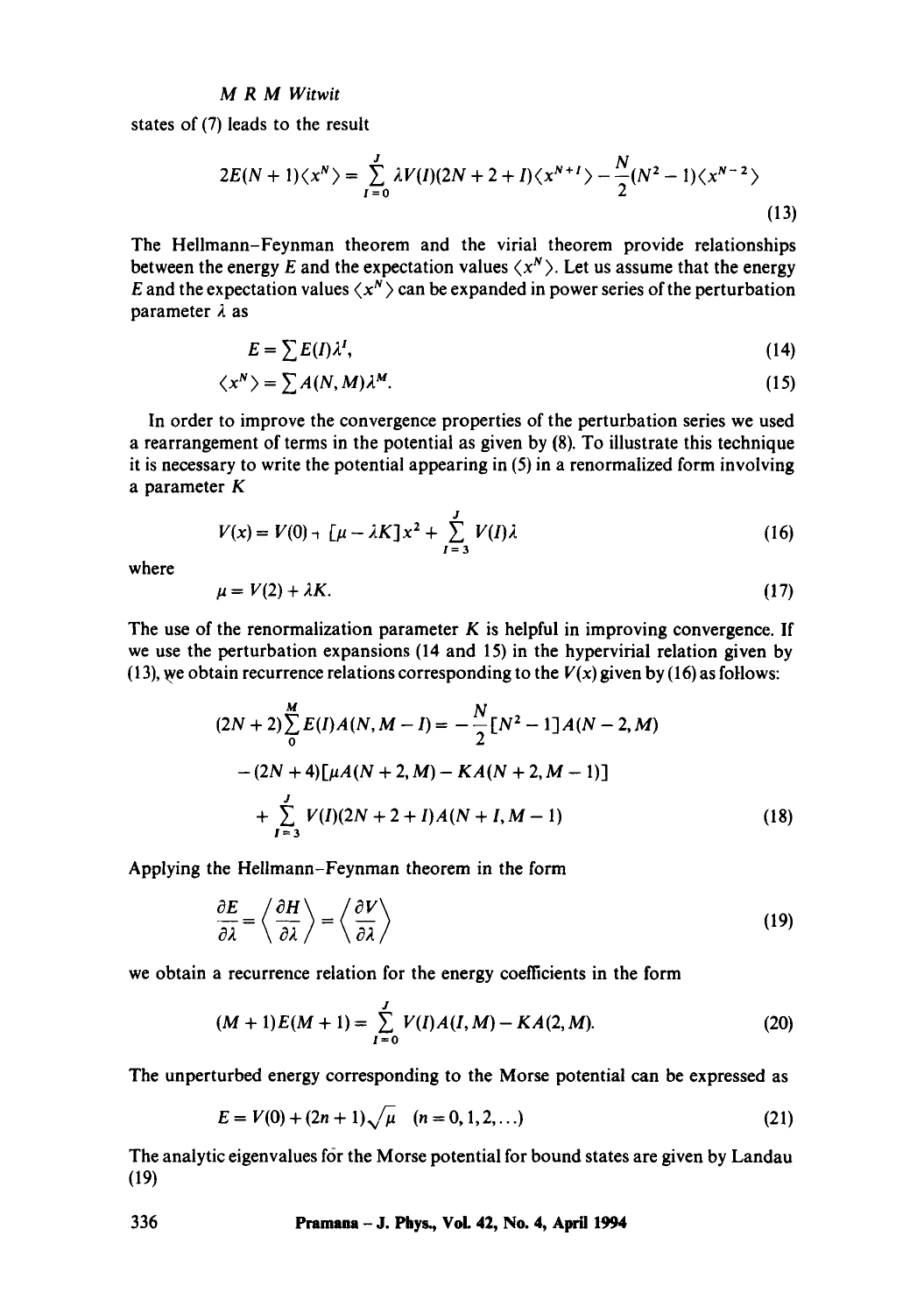*Energy eigenvalues of the Morse potential* 

$$
E = -D\left[1 - \frac{\beta}{\sqrt{D}}\left(n + \frac{1}{2}\right)\right]^2. \tag{22}
$$

The pure vibrational spectrum (22) is very simple. The spacing between vibrational levels decreases with increasing vibrational quantum number  $n$ , and goes to zero when  $E = 0$ . The number of vibrational levels, however, is finite and can easily be seen to be equal to

$$
N = \frac{\sqrt{D}}{\beta} - \frac{1}{2} \tag{23}
$$

According to the results (23) there are 19 bound states for the diatomic molecule  $H_7^+$ , and this is confirmed by Adam *et al* [5]. Our method is adequate to calculate the first six bound states, with some convergence problems for higher states. From the recurrence relations (18 and 20) together with the unperturbed energy (21) and initial coefficient  $A(0, 0) = 1$ , we can calculate the perturbation series for the energy.

# **4. Discussion and conclusion**

We have used the hypervirial-renormalization method to calculate the eigenvalues of the Morse potential for different molecules and for various vibrational quantum numbers n. We diminish convergence problems by using the adjustable renormalization parameter  $K$ ; this parameter has been used widely by Witwit [11, 12]. Both the convergence and the accuracy of the results can be controlled by varying the values of K.

We list our results in tables 1–3. We present the eigenvalues for various molecules, as described by the appropriate values of D and  $\beta$ . In tables 1 and 2 we list the energy eigenvalues for the diatomic molecules  $H^+$  and HCI; the potential parameters corresponding to these molecules are  $(D = 188.4355 \text{ A}^{-2}, \beta = 0.711248 \text{ A}^{-1}, r_e = 1.3 \text{ A})$ and  $(D = 2000 \text{ Å}^{-2}$ ,  $\beta = 1.7 \text{ Å}^{-1}$  r<sub>e</sub> = 1.3 Å), respectively. Our results are given for the first seven energy levels. The results for  $H_2^+$  are compared with the results of Hajj *et al* [4] and Adam *et al* [5]. It is clear from the listed results in table 1 that there is agreement between our results and their results. For higher states it was found that the renormalized series method faced increasing convergence difficulties, and in general the results decreased in accuracy. We list in table 2 the results for HCI. The results can be compared with corresponding results calculated from the exact formula (22) for the bound states.

 $J=7,15$ We used two different ranges of Taylor series coefficients  $\sum_{I=0} V(I)$  in order

to check the effect on the calculated eigenvalues. The best accuracy was obviously achieved with  $J = 15$ , with accuracy being reduced with other values of  $(J = 7)$ , this situation was more noticable at high state numbers such as  $n = 5, 6$ ; We should note J

that the present technique works equally well for the two forms  $V(x) = \sum_{i=0}^{\infty} \lambda V(i)x^{i}$ ,

 $\lambda = 1$  and  $V(x) = \sum_{i=1}^{J} \lambda^i V(i) x^i$ ;  $\lambda = \beta$ . We used both forms in numerical calculations *1=0*  but for the Morse potential we found that use of the form with various powers of  $\lambda$ 

did not improve the numerical accuracy.

**Pramana - J. Phys., Vol. 42, No. 4, April 1994 337**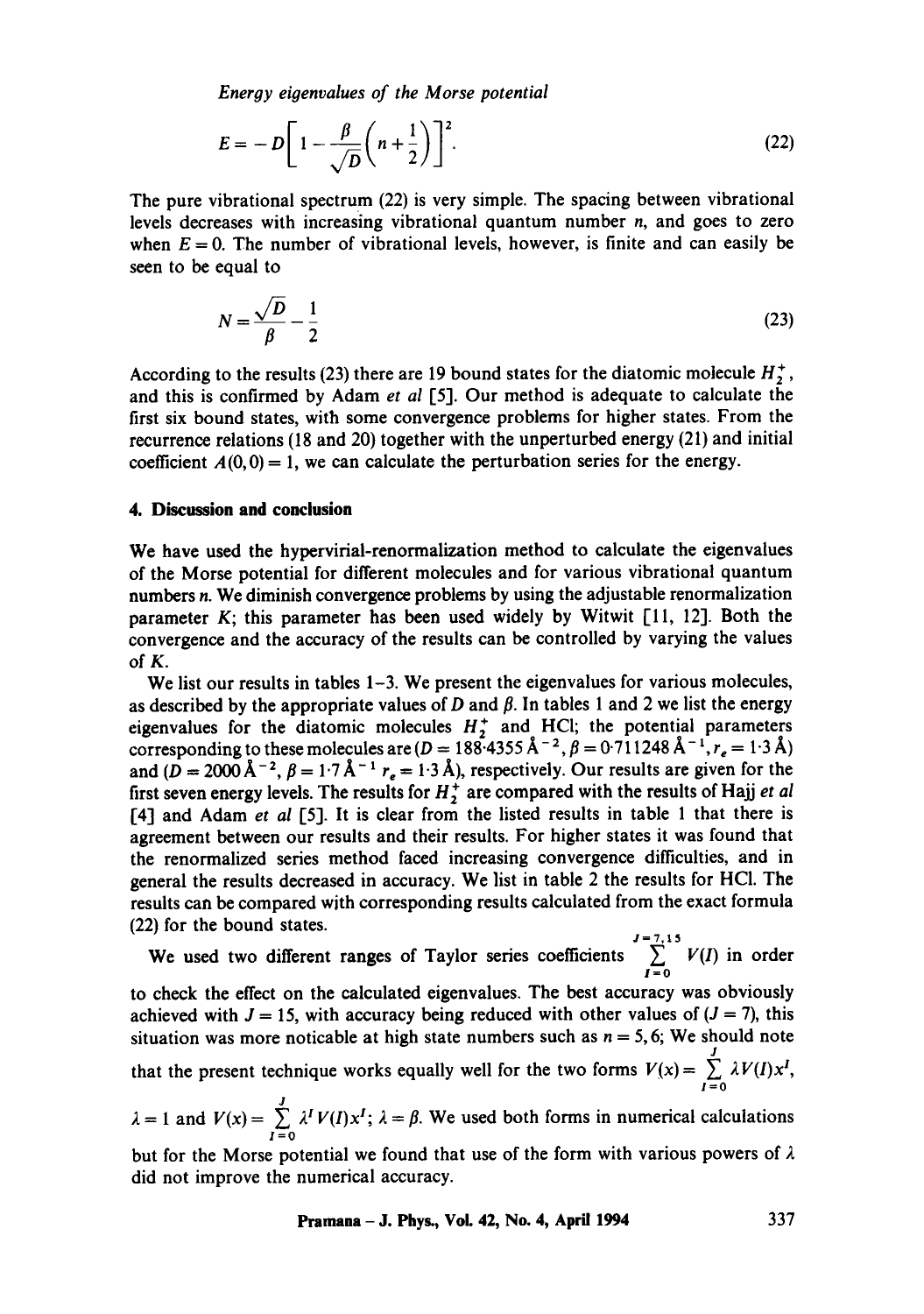**Table 1.** Eigenvalues of Morse potential for  $H_2^+$ . First line represents the present result, second line Adam *et al* [5], third line Hajj *et al* [4]. Our calculations carry out for two different terms number of perturbation expansion. The empty spaces mean these are not reported.

| n            | $-E_n(n_0 = 15)$                             | N   | K   | $-E_n(n_0=6)$                               | N   | K   |
|--------------|----------------------------------------------|-----|-----|---------------------------------------------|-----|-----|
| 0            | 178.79853835103<br>178-79853835<br>178-79853 | 198 | 400 | 178.7986447313<br>178-79853835<br>178.79853 | 155 | 400 |
| $\mathbf{1}$ | 160-283425629<br>160-28342563<br>160-28342   | 240 | 400 | 160-278522266<br>160-28342563<br>160-28342  | 220 | 400 |
| $\mathbf{2}$ | 142.7800603<br>142.780060347<br>142-78004    | 260 | 400 | 142-7947516<br>142-78060347<br>142-78004    | 230 | 400 |
| 3            | 126-2884425<br>126.28844249<br>126.28840     | 264 | 450 | 126.36845<br>126.28844249<br>126.28840      | 230 | 450 |
| 4            | 110-80857<br>110-80857207<br>110-80849       | 220 | 460 | 111.260<br>110-80857207<br>110-80849        | 230 | 460 |
| 5            | 96.3404<br>96.340449093                      | 240 | 500 | 97.78<br>96.340449093                       | 166 | 450 |
| 6            | 82.884<br>82884073546                        | 280 | 550 | 80.785<br>82-884073546                      | 220 | 600 |

Table 2. First eleven eigenvalues of Schrödinger equation with Morse potential for HC1, first line represents the present calculations, the second line calculations computed from analytic solution given by equation (22).

| n  | $-E_{\star}$   | N   | κ     | — E<br>analytic |
|----|----------------|-----|-------|-----------------|
| 0  | 1924-696198876 | 42  | 6500  | 1924 696198876  |
| 1  | 1778-423566295 | 166 | 12550 | 1778 423566295  |
| 2  | 1637.930943825 | 167 | 12500 | 1637-930943825  |
| 3  | 1503.2183213   | 170 | 13000 | 1503-218321355  |
| 4  | 1374-285698    | 224 | 18000 | 1374-285698885  |
| 5  | 1251 13307     | 240 | 19000 | 1251.133076415  |
| 6  | 1133.7604      | 270 | 23000 | 1133-760453945  |
| 7  | 1022.167       | 270 | 26000 | 1022-167831475  |
| 8  | 916.355        | 272 | 26000 | 916-3552090051  |
| 9  | 816.32         | 275 | 25000 | 816-3225865351  |
| 10 | 722-06         | 300 | 27000 | 722.0699640651  |

The results in table 3 are calculated for the  $H_2$ , HCl,  $I_2$  molecules (for various vibrational quantum numbers ( $n = 0$  to 6)); the energy is given in cm<sup>-1</sup>. Again, our results can be compared with those produced by the exact formula, equation (22). We note that the energy levels calculated by the exact equation (22) agree formally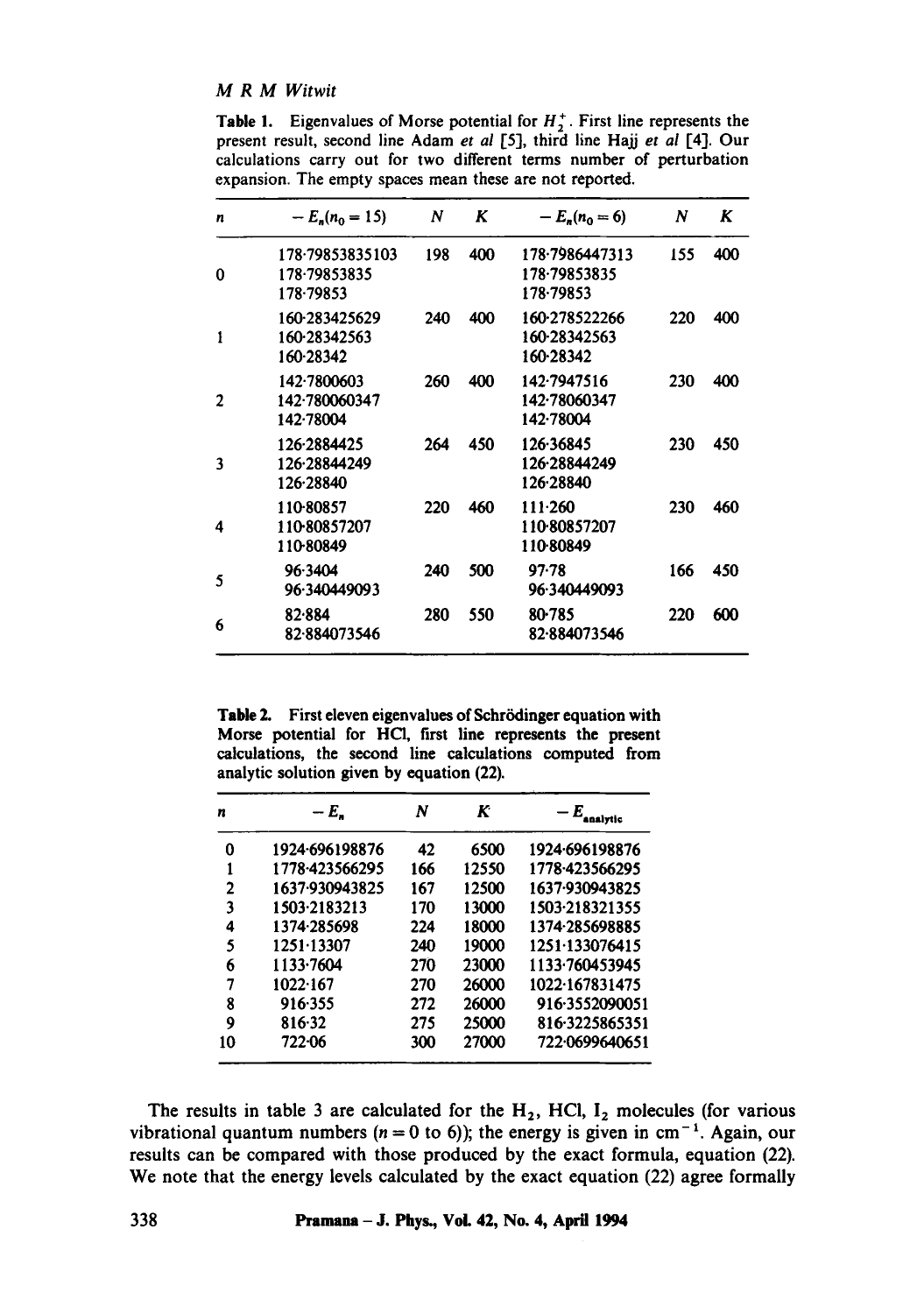#### *Energy eigenvalues of the Morse potential*

Table 3. The eigenvalues of Schrödinger equation with Morse Potential for various molecules, the numerical results yielded by renormalized series, and analytic results computed from equation (22). The potential parameters are given by Siegfried [l'l. The empty spaces mean the results cannot be calculated by the renormalized series method.

| n            | molecules      | Numerical $(cm-1)$ | N   | Κ       | Analytic $(cm-1)$ |
|--------------|----------------|--------------------|-----|---------|-------------------|
|              | HCl            | $-35764.09225012$  | 81  | 12000   | $-35764.09225012$ |
| 0            | H <sub>2</sub> | $-36125.80569054$  | 195 | 2500    | $-36125.80569054$ |
|              | I <sub>2</sub> | $-12442.90131346$  | 32  | 8000    | $-12442.90131346$ |
|              | HCl            | $-32894.28123766$  | 122 | 13000   | $-32894.28123766$ |
| 1            | Н,             | $-31982.62147534$  | 210 | 2200    | $-31982.62147534$ |
|              | $I_{2}$        | $-12230.08075308$  | 48  | 8000    | $-12230.08075308$ |
|              | HC1            | $-30144.47620872$  | 187 | 16000   | $-30144.47620827$ |
| $\mathbf{2}$ | Н,             | $-28091.709799$    | 233 | 2400    | $-28091.709798$   |
|              | $I_2$          | $-12019.09594289$  | 77  | 9000    | $-1201909594298$  |
|              | HCl            | $-27514.67716145$  | 199 | 17000   | $-2751467716195$  |
| 3            | H <sub>2</sub> | $-24453.0706587$   | 216 | 2200    | $-24453.0706597$  |
|              | I <sub>2</sub> | $-11809.94688324$  | 185 | 12000   | - 11809 94688314  |
|              | HCl            | $-25004.88409880$  | 225 | 20000   | $-25004.88409870$ |
| 4            | H <sub>2</sub> | $-21066.70405955$  | 229 | 2200    | $-21066.70405942$ |
|              | I <sub>2</sub> | $-1160263357346$   | 96  | 60000   | $-11602.63357356$ |
|              | HCl            | $-22615.09701356$  | 221 | 21000   | $-22615.09701851$ |
| 5            | H <sub>2</sub> | $-17932.60988$     | 228 | 2200    | $-17932.60999$    |
|              | I <sub>2</sub> | $-11397.15601446$  | 132 | 8000    | $-11397.15601426$ |
|              | HCI            | $-20345.31592249$  | 210 | 22000   | $-20345.31592139$ |
| 6            | H <sub>2</sub> | $-15050-7866$      | 238 | 2500    | $-150507854$      |
|              | $I_{2}$        | $-11193.5142062$   | 166 | 1000000 | $-11193.51420522$ |

with the second order of approximation within the framework of standard Rayleigh-Schrödinger perturbation theory. Our results for the renormalized series use different potential and perturbation expansions and this leads to a slight difference in the numerical results.

Our calculated values of the energy levels at low values of n are excellent as compared with the results of Adam *et al* [5] and Hajj *et al* [4]. From our results it can be seen that the hypervirial method with a renormalization parameter  $K$  is sufficient to calculate the energy eigenvalue of the first few states without using Padé approximants to overcome the convergence problem. We illustrated the effect of use the of renormalization parameter  $K$  on the convergence rate in the following table

| K   | $E_{0}$       |
|-----|---------------|
|     |               |
| 0   | $178 - 79$    |
| 10  | 178.798       |
| 50  | 178.79853     |
| 100 | 178-798538    |
| 150 | 178-7985384   |
| 200 | 178-79853809  |
| 400 | 178-798538103 |
|     |               |